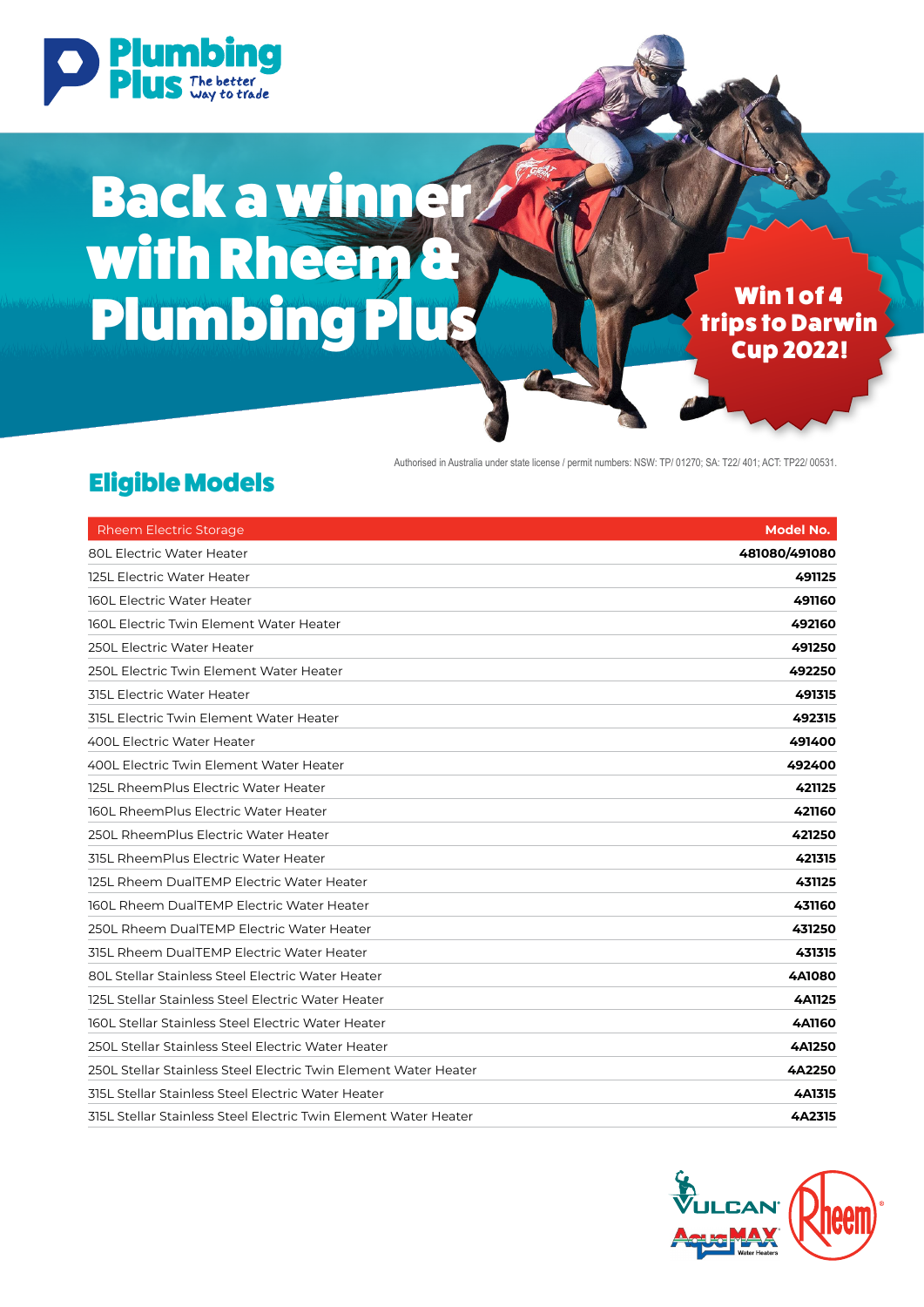

| <b>Rheem Gas Storage</b>                            | Model No. |
|-----------------------------------------------------|-----------|
| 135L 2.8 Star Gas Storage Indoor Water Heater       | 800135    |
| 170L 2.8 Star Gast Storage Indoor Water Heater      | 800170    |
| 90L 4 Star Gas Storage Water Heater                 | 347090    |
| 135L 4 Star Gas Storage Water Heater                | 347135    |
| 170L 4 Star Gas Storage Water Heater                | 347170    |
| 265 5 Star Gas Storage Water Heater                 | 850265    |
| 295 5 Star Gas Storage Water Heater                 | 850295    |
| 340 Stainless Steel 5 Star Gas Storage Water Heater | 8A0340    |
| Rheem Stellar 330 5 Star Gas Storage Water Heater   | 850330    |
| Rheem Stellar 360 5 Star Gas Storage Water Heater   | 850360    |

| <b>Rheem Gas Continuous Flow</b>                                     | <b>Model No.</b> |
|----------------------------------------------------------------------|------------------|
| 12L/min 6 Star 60°C Preset Continuous Flow Gas Water Heater          | 874812           |
| 12L/min 6 Star 50°C Preset Continuous Flow Gas Water Heater          | 876812           |
| 16L/min Metro 6 Star 60°C Preset Continuous Flow Gas Water Heater    | 874T16           |
| 16L/min Metro 6 Star 50°C Preset Continuous Flow Gas Water Heater    | 876T16           |
| 20L/min 6 Star 60°C Preset Continuous Flow Gas Water Heater          | 874820           |
| 20L/min 6 Star 50°C Preset Continuous Flow Gas Water Heater          | 876820           |
| 26L/min 6 Star 60°C Preset Continuous Flow Gas Water Heater          | 874T26           |
| 26L/min 6 Star 50°C Preset Continuous Flow Gas Water Heater          | 876T26           |
| 27L/min 6 Star 60°C Preset Continuous Flow Gas Water Heater          | 874627           |
| 27L/min 6 Star 50°C Preset Continuous Flow Gas Water Heater          | 876627           |
| 27L/min Internal 6 Star 60°C Preset Continuous Flow Gas Water Heater | 864627           |
| 27L/min Internal 6 Star 50°C Preset Continuous Flow Gas Water Heater | 866627           |

| Rheem Pronto Instantaneous Gas                | Model No. |
|-----------------------------------------------|-----------|
| 12L/min Pronto Instantaneous Gas Water Heater | 834012    |
| 16L/min Pronto Instantaneous Gas Water Heater | 834016    |

| Rheem Heat Pump                   | Model No. |
|-----------------------------------|-----------|
| Rheem MPi-325 Series II Heat Pump | 551325    |
| Rheem Ambiheat HDc270 Heat Pump   | 551270    |

| <b>AguaMAX Electric Storage</b> | <b>Model No.</b> |
|---------------------------------|------------------|
| 80L Electric Water Heater VE    | 981080           |
| 125L Electric Water Heater VE   | 981125           |
| 160L Electric Water Heater VE   | 971160           |
| 160L – squat single element     | 9W1160           |
| 250L Electric Water Heater VE   | 991250           |

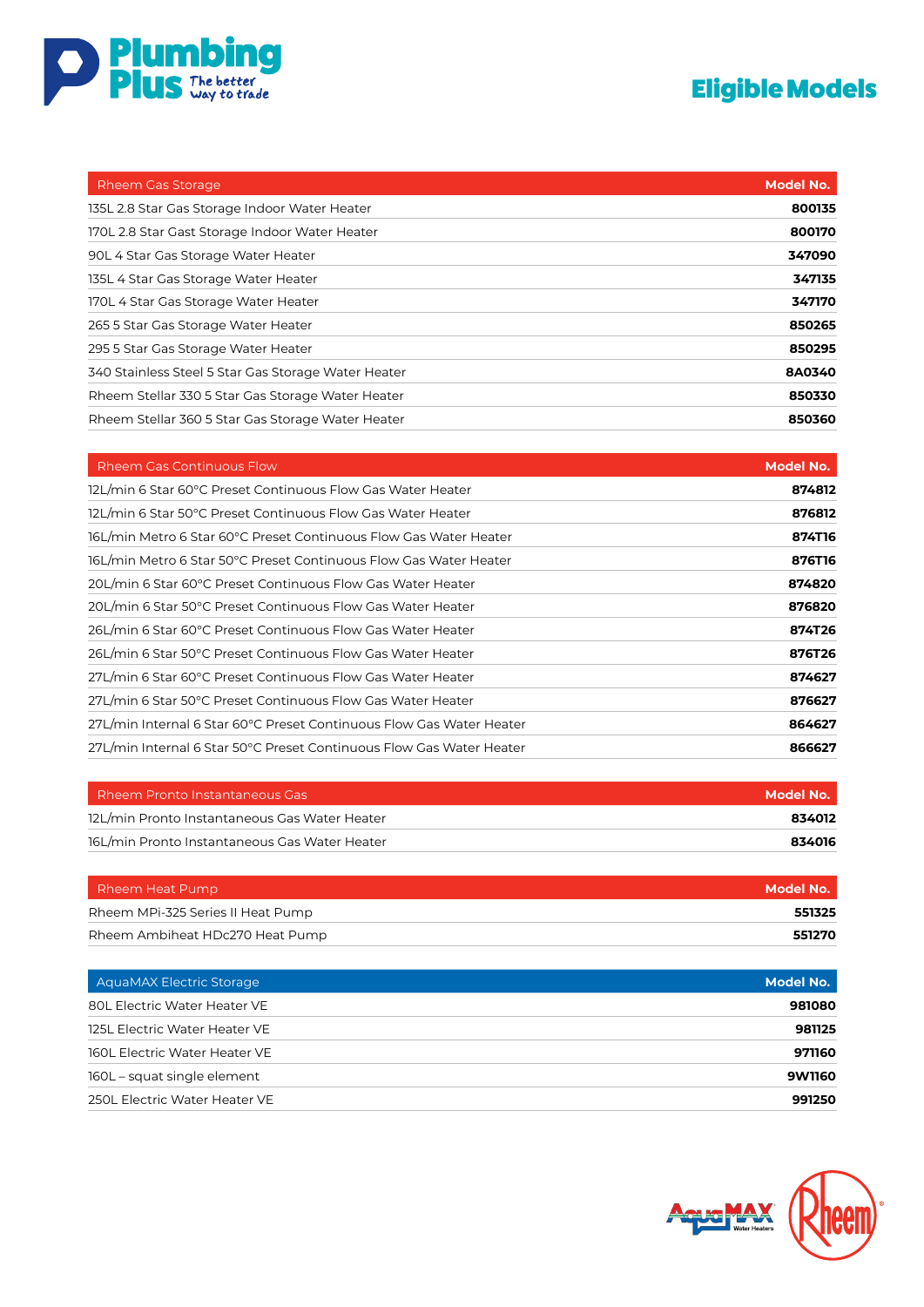

| 250L Electric Twin Element Water Heater VE | 992250          |
|--------------------------------------------|-----------------|
| 315L Electric Water Heater VE              | 991315          |
| 315L Electric Twin Element Water Heater VE | 992315          |
| 400L Electric Water Heater VE              | 991400          |
| 400L Electric Twin Element Water Heater VE | 992400          |
| <b>80L Electric Water Heater SS</b>        | <b>E080S-SS</b> |
| 125L Electric Water Heater SS              | <b>E125S-SS</b> |
| <b>160L Electric Water Heater SS</b>       | <b>E160S-SS</b> |
| 250L Electric Water Heater SS              | <b>E250S-SS</b> |
| <b>315L Electric Water Heater SS</b>       | <b>E315S-SS</b> |

| AquaMAX Gas Storage                                 | Model No.     |
|-----------------------------------------------------|---------------|
| 270 5 Star Stainless Steel Gas Storage Water Heater | <b>G270SS</b> |
| 340 5 Star Stainless Steel Gas Storage Water Heater | <b>G340SS</b> |
| 390 5 Star Stainless Steel Gas Storage Water Heater | <b>G390SS</b> |

| <b>Vulcan Electric Storage</b>          | Model No. |
|-----------------------------------------|-----------|
| <b>80L Electric Water Heater</b>        | 601080    |
| 125L Electric Water Heater              | 601125    |
| 160L Electric Water Heater              | 671160    |
| 250L Electric Water Heater              | 661250    |
| <b>315L Electric Water Heater</b>       | 661315    |
| 315L Electric Twin Element Water Heater | 662315    |
| 400L Electric Water Heater              | 661400    |
| 400L Electric Twin Element Water Heater | 662400    |

| Vulcan Gas Storage                   | Model No. |
|--------------------------------------|-----------|
| 135L 4 Star Gas Storage Water Heater | 648135    |
| 170L 4 Star Gas Storage Water Heater | 648170    |

| Rheem Heavy Duty Electric Storage    | Model No. |
|--------------------------------------|-----------|
| 50L Heavy Duty Electric              | 613050    |
| 315L Heavy Duty Electric (3 Element) | 613315    |
| 315L Heavy Duty Electric (6 Element) | 616315    |